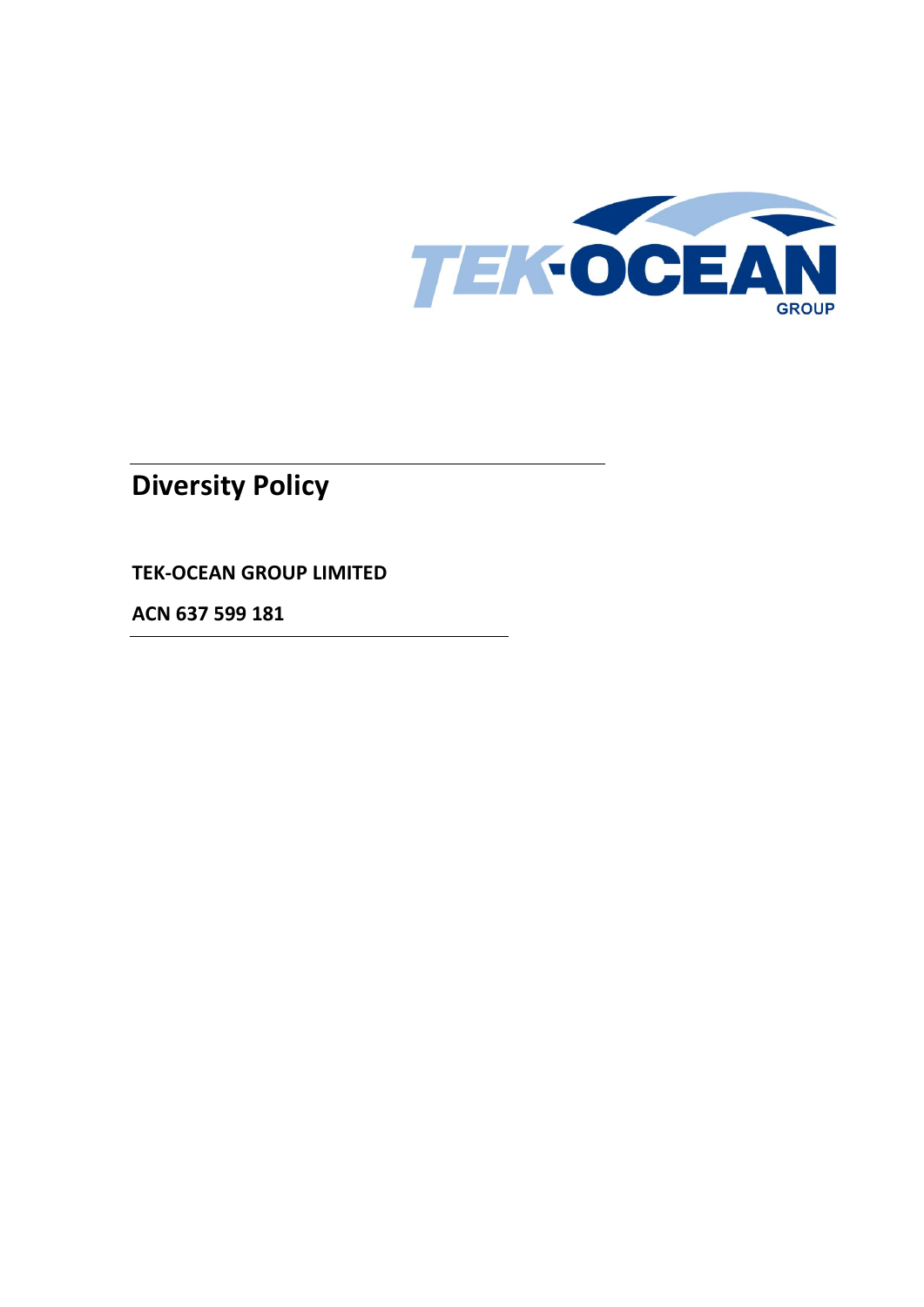## **1. Introduction**

This Diversity Policy (**Policy**) sets out the policy of TEK-Ocean Group Limited ACN 637 599 181 and its subsidiaries (collectively referred to as the **Company**) in relation to its commitment to creating an inclusive culture in which difference is recognised and valued.

The Company recognises that diversity in business helps create sustainable shareholder value, provides a more dynamic and enjoyable work environment, and will often create new opportunities for the Company.

Diversity includes but is not limited to gender, age, race, ethnicity, disability, marital status, family responsibilities, religion, cultural background, sexual orientation and gender identity.

### **1.1 Purpose of this Policy**

The Company recognises that people in an organisation often come from a range of different backgrounds with different life experiences. The Company believes that embracing diversity in its workforce contributes to the achievement of its corporate objectives and enhances its reputation.

The purpose of this Policy is to enable the board of the Company (**Board**) to:

- (a) Reaffirm its commitment to organisational diversity (as defined);
- (b) Ensure alignment with the Company stated values;
- (c) Ensure alignment with other relevant Company Policies;
- (d) annually review and assess the Companies progress in ensuring organisational diversity; and
- (e) As the Company grows consider the adoption of measurable objectives.

#### **1.2 Application**

This Policy applies to all of the Company's people, who include but may not be limited to:

- (a) Board; and
- (b) all Company officers, employees and all people who work for the Company, including contractors and consultants.

This Policy is to be read in conjunction with:

- (a) the Code of Conduct;
- (b) Statement of Values; and
- (c) any other existing employment related policies and documentation of the Company.

This Policy does not form part of an employee's contract of employment with the Company, nor does it give rise to contractual obligations. However, to the extent that this Policy requires an employee to do or refrain from doing something, and at all times subject to legal obligations, this Policy forms a direction of the Company with which an employee is expected to comply.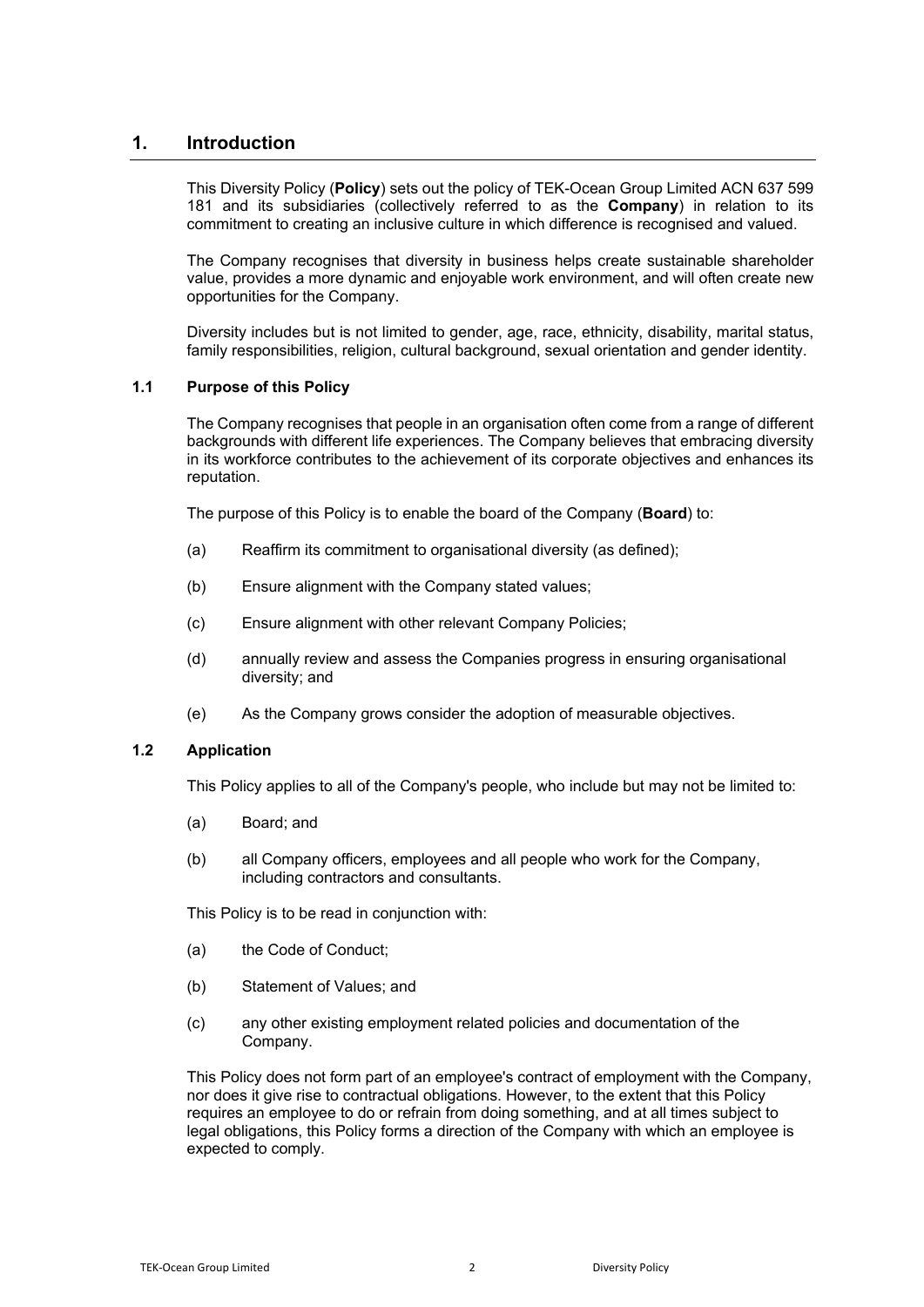# **2. Commitment to diversity**

This Company's is committed to:

- (a) ensuring that the Company's corporate culture and values at all levels support diversity and inclusion in the workplace whilst maintaining a commitment to a highperformance culture;
- (b) ensuring that recruitment and selection practices at all levels are appropriately structured so that a diverse range of candidates are considered and guard against any conscious or unconscious biases that might discriminate against certain candidates;
- (c) designing and implementing programmes and processes that will assist in the development of a broad and diverse pool of skilled and experienced employees and that, over time, will prepare them for senior management and board positions;
- (d) having a zero tolerance for discrimination, harassment, vilification and victimisation so as to promote an inclusive workforce;
- (e) supporting an individual's domestic responsibilities (including the adoption of flexible work practices that will assist them to meet those responsibilities);
- (f) providing opportunities for employees on extended parental leave to maintain their connection with the workplace;
- (g) ensuring the policy for selection and appointment of new directors is transparent and considers all facets of diversity to avoid "groupthink" or other cognitive biases in decision making;
- (h) ensuring development and succession plans for directors and senior management include gender diversity as a consideration;
- (i) monitoring and measuring the achievement of all diversity objectives set by the Board; and
- (j) considering whether key performance indicators for senior management might be an appropriate way of furthering gender diversity.

(collectively, the **Diversity Objectives**).

This Policy does not impose on the Company, its directors, officers, agents or employees any obligation to engage in, or justification for engaging in, any conduct which is illegal or contrary to any anti-discrimination or equal employment opportunity legislation or laws in any place the Company's does business.

# **3. Benefits of diversity**

The Company recognises that organisations performance is linked to workplace diversity. Through fostering an inclusive environment that recognises a variety of quality employees, the Company aims to improve employee retention, to embrace different perspectives and to enhance the Company's reputation.

Embracing diversity in the workforce enables the Company to:

(a) improve financial performance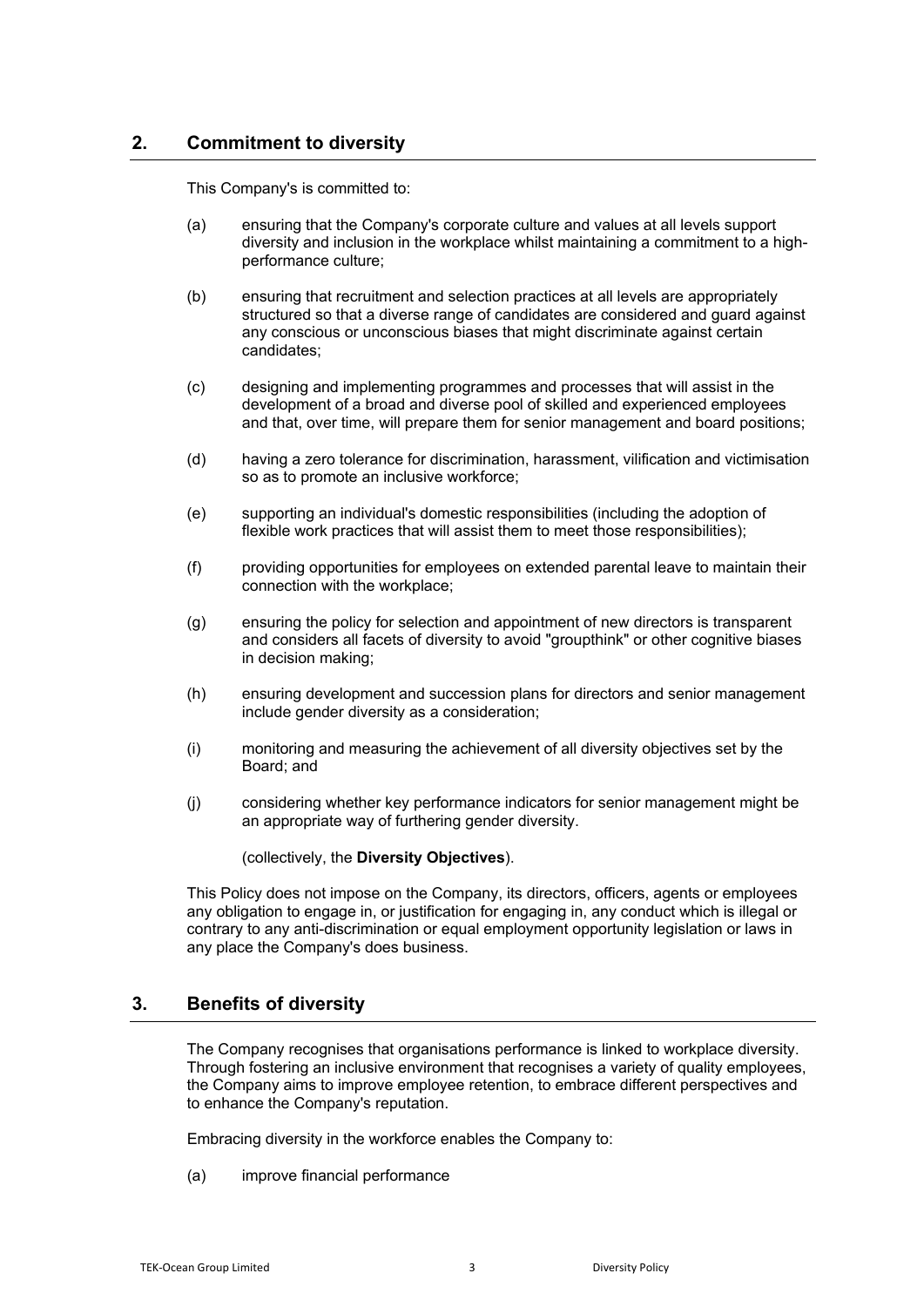- (b) attract and recruit the right people from a diverse pool of talented candidates;
- (c) create a culture that embraces diversity and that rewards people who act in accordance with this Policy;
- (d) develop and retain an appropriate skills base in the Company;
- (e) make more informed and innovative decisions, drawing on the wide range of ideas, experiences, approaches and perspectives that employees from diverse backgrounds, and with differing skill sets, bring to their roles in the Company; and
- (f) better reflect the diversity of all stakeholders.

## **4. Responsibilities**

- (a) The Board has formally adopted this policy, reflecting a commitment by the Board for the Company to achieve its Diversity Objectives.
- (b) The Board has responsibility for this Policy, including its regular review and the monitoring of its effectiveness.
- (c) The Board has responsibility to:
	- (i) annually set measurable diversity objectives in regard to the Company (once the Board adopts such objectives). f
	- (ii) assess annually the Company's progress in achieving the Objectives; and
	- (iii) disclose:
		- (A) the Diversity Policy on the Company's website; and
- (d) the respective proportions of men and women on the Board, in senior executive positions and across the whole workforce (including how the entity has defined "senior executive" for these purposes) or the Company's Gender Equality Indicators, as defined in the Workplace Gender Equality Act 2012 (Cth).The Board will be responsible for approving any key performance indicators for senior management in relation to any of the Company's objectives.

# **5. Overriding Caveat**

Nothing in this Policy is to be taken, interpreted or construed so as to endorse:

- (a) the principal criteria for selection and promotion of people to work with the Company being other than their overall relative prospect of adding value to the Company and enhancing the probability of the Company achieving its objectives;
- (b) any discriminatory behaviour by or of the Company contrary to the law, or any applicable codes of conduct or behaviour for the Company and its personnel; or
- (c) any existing employee of the Company in any way feeling threatened or prejudiced by this Policy in their career development or otherwise, merely because their diversity attributes at any time may have more, rather than less, in common with others.